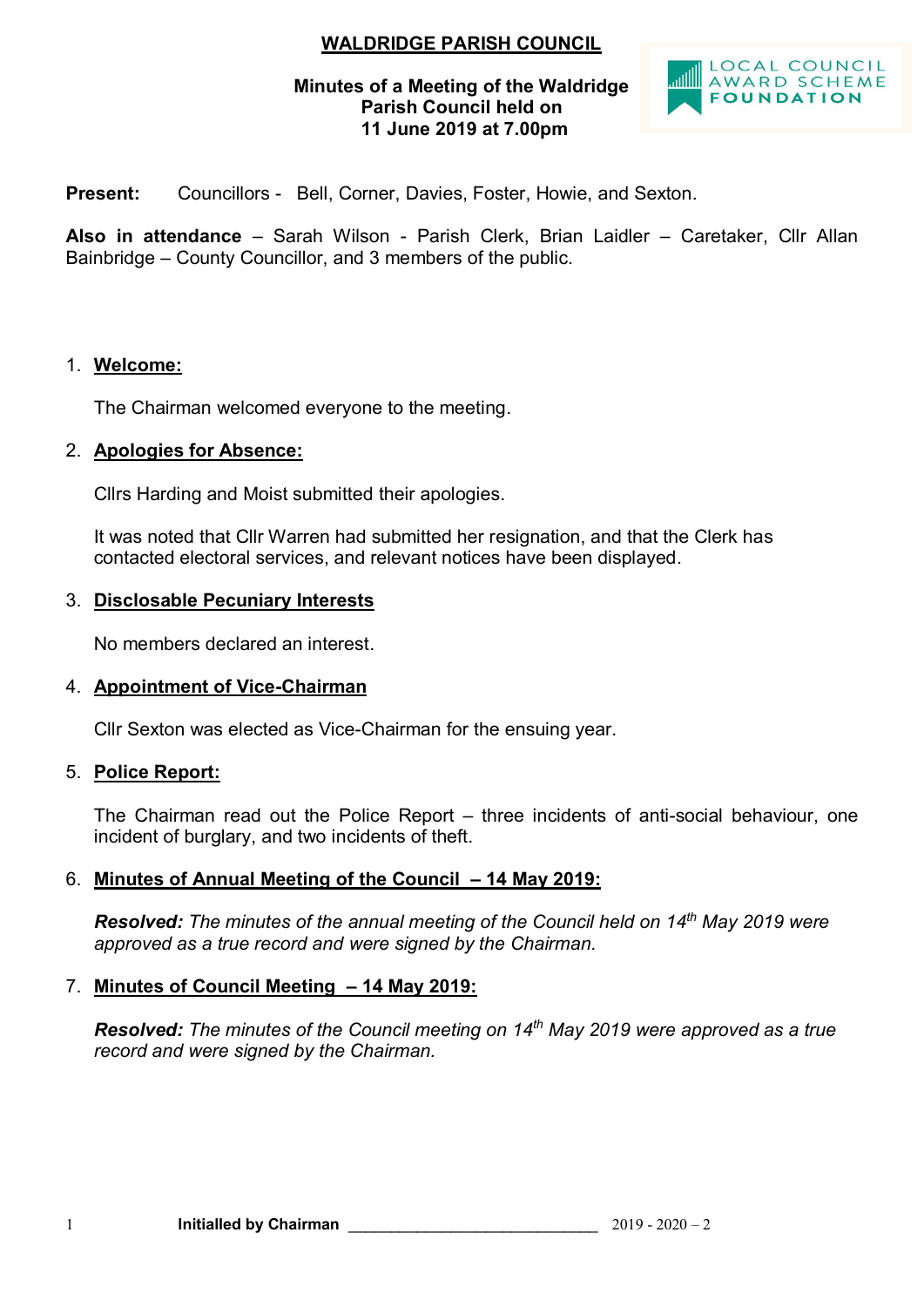# 8. **Parish matters and ongoing items**

## a) **County Councillors report**

Cllr Bainbridge reported that there has been no progress regarding Birch View, he is still awaiting a reply.

*Resolved: Report noted.* 

# b) **Waldridge Parish in Bloom Working Group**

The Working Group gave an update: the Northumbria in Bloom summer judging date was confirmed as being 12<sup>th</sup> July 2019; Special Awards being entered are Best Kept Garden, Cul-de-Sac, and Allotments, with the fell potentially being entered next year. The Council considered entering individuals for special awards, but it was agreed to delay this until next year. It was confirmed that Chester-le-Street Town Youth FC will be planting their bed on Saturday 15<sup>th</sup> June. The Clerk informed the Council of the costs received so far for planting and maintenance, which will be adjusted to add/remove certain beds and will then be reissued to the Council for confirmation.

*Resolved: Update noted. Current costs for 2019/20 planting and works confirmed. It was agreed to delay entering individuals into special awards until next year.*

## c) **Events Working Group**

The plan for the Cinema event was discussed and approved. The Council voted on the list of films most popular with residents, and selected Grease as the film for this year. It was agreed that final catering arrangements would be Nickynoo mobile bar, The Pizza Van, and Liberty Catering, plus either a sweet vendor or ice cream van – Clerk to book. A draft plan for the Parish Fayre was discussed and approved, with the working group to select rides and entertainers to fit within budget. It was agreed that the North East Concert Band would play at the event. Fire Brigade and Police to be asked to attend. The Council considered quotes for toilet provision for both events and selected a supplier. Councillors were asked who would be available to attend Beat the Bounds, with Cllrs Foster, Bell and Sexton stating that they were available.

*Resolved: Update noted. Final plan for the Cinema event approved, with Grease being selected as this year's film. A draft plan for the Parish Fayre was approved, with the Working Group selecting rides and entertainment from the quotes provided. A toilet supplier was selected. It was agreed that Cllrs Foster, Bell and Sexton would attend Beat the Bounds.*

# d) **Updates from Facebook**

The Council agreed that this should be discussed alongside the Facebook policy.

*Resolved: To be discussed alongside Facebook policy.*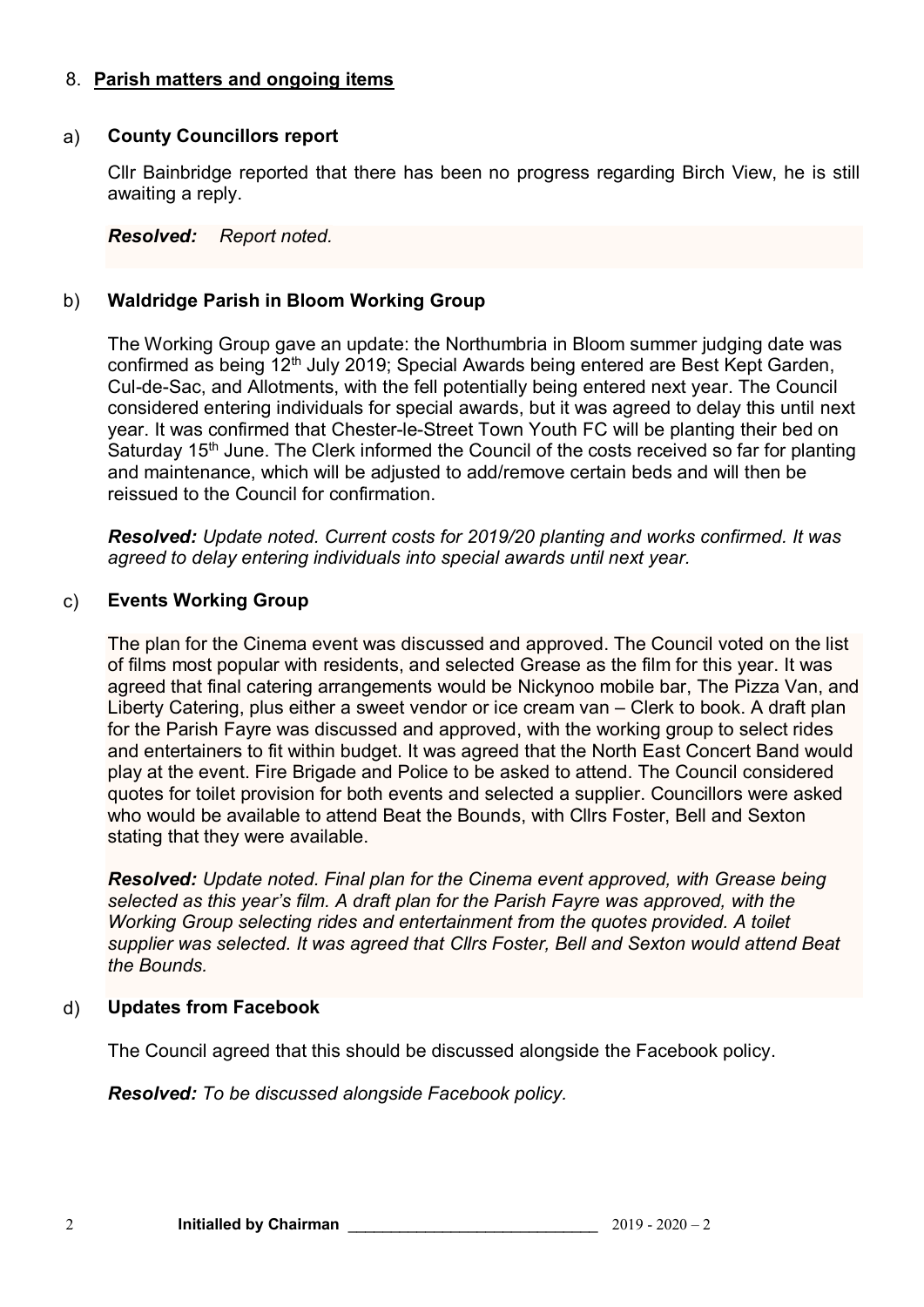## e) **Parish Council Surgeries**

Cllr Moist was not present, so no update was provided. However, the Council was informed that no members of the public attended the surgery. It was agreed that surgeries weren't working, and other methods of community engagement were discussed. Suggestions included: handing out surveys at the Parish Fayre; having a Council stall at the Parish Fayre; placing Councillor contact details in the noticeboards; and door-knocking when delivering the Clippings. It was noted that the Council should consider wearing ID lanyards when delivering the Clippings, and at events – Clerk to obtain costs. County Councillors Bainbridge and Sexton informed the Council that they were intending to hold quarterly meetings with residents, with the Parish Council being offered a section on the agenda, and it was agreed that the Parish Council would attend.

*Resolved: No update to note. It was agreed that no further surgeries would be arranged at this time, and that other community engagement options would be explored (unanimous).*

# f) **Play Area Sign**

The Council considered quotes for a play area sign. Cllr Davies suggested using a vinyl sign, to be attached to the slide tower. The cleaning of play area equipment and seating in the Parish was discussed, and it was agreed that this was not currently required.

*Resolved: The decision on a play area sign was deferred so that the Clerk could obtain costs for a vinyl sign. It was agreed that cleaning of play equipment and seating is not currently required. Both votes unanimous.*

#### g) **Lawn Mower Service and Oil Change**

This item was deferred.

*Resolved: No decisions were made.*

# h) **Defibrillator Rental**

The Council discussed the possibility of renting or purchasing a defibrillator, to be installed at the Parish Rooms. It was questioned whether there is a defibrillator at the Village Hall, however, it was also questioned how long it would take to access it, even if there was one. It was agreed that a defibrillator would be rented, and a supplier was selected from the quotes provided.

*Resolved: It was agreed that a defibrillator would be rented, and a supplier was selected from the quotes provided (all in favour, Cllr Davies abstained).* 

#### i) **Boiler Service Contract**

The Council considered quotes for a boiler service contract and discussed whether a service contract was required.

*Resolved: It was agreed to enter into a boiler service contract, and a supplier was selected from the quotes provided (unanimous).*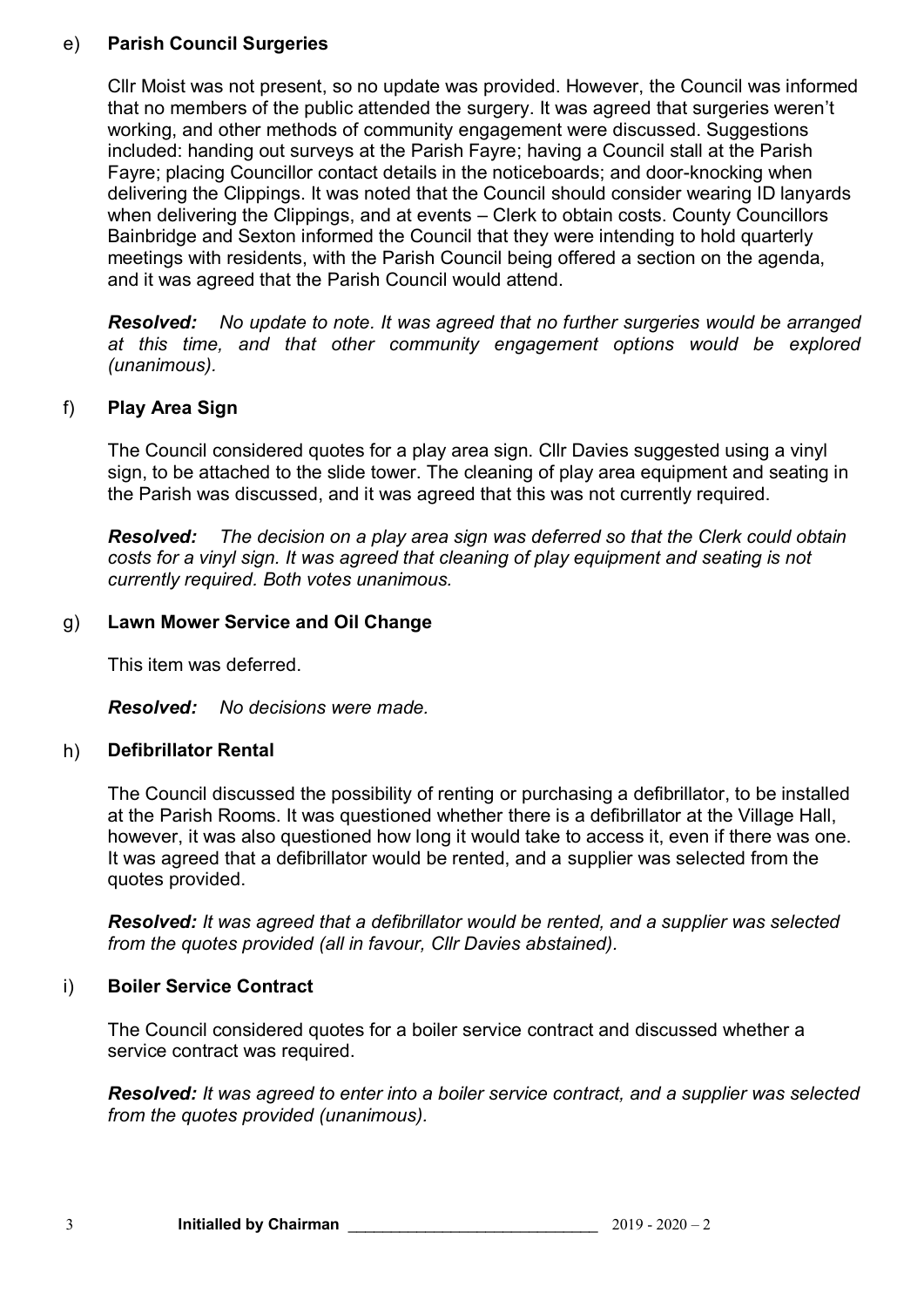#### j) **Intruder Alarm**

The Clerk informed the Council that she had spoken to the person who had recently repaired the alarm. He advised that the final two sensors should be replaced, and that servicing was not required. He further advised that the battery should be changed every five years.

*Resolved: It was agreed that the final two sensors should be replaced, and that annual servicing would not be conducted (unanimous).*

# k) **Toilet Flooring**

The Council considered quotes for toilet flooring, and viewed samples provided.

*Resolved: Both a supplier and flooring type were selected from the quotes provided (unanimous).*

## l) **Carried over funds**

The Council discussed the remaining funds from the financial year 2018/19 and considered how these should be used.

*Resolved: It was agreed that from the carried over funds, the following would be purchased: toilet flooring; defibrillator rental costs to April 2020; a new website; toilet paper and paper towel dispensers; a photo canvas. Any remaining funds to be added to the reserve. All votes unanimous.*

#### m) **Policy Review**

The Council discussed the current Facebook policy, and it was reconfirmed that the Facebook Group is for Parish residents only. It was agreed that due to time constraints, further discussion of the Facebook Policy would be deferred to the next meeting.

*Resolved: The approval of changes to the Facebook policy was deferred to the next meeting.*

#### n) **Timetable of Training Events**

No upcoming events to note.

*Resolved: No decisions required.*

#### o) **Grants / fundraising**

No new opportunities to note.

*Resolved: No decisions required.*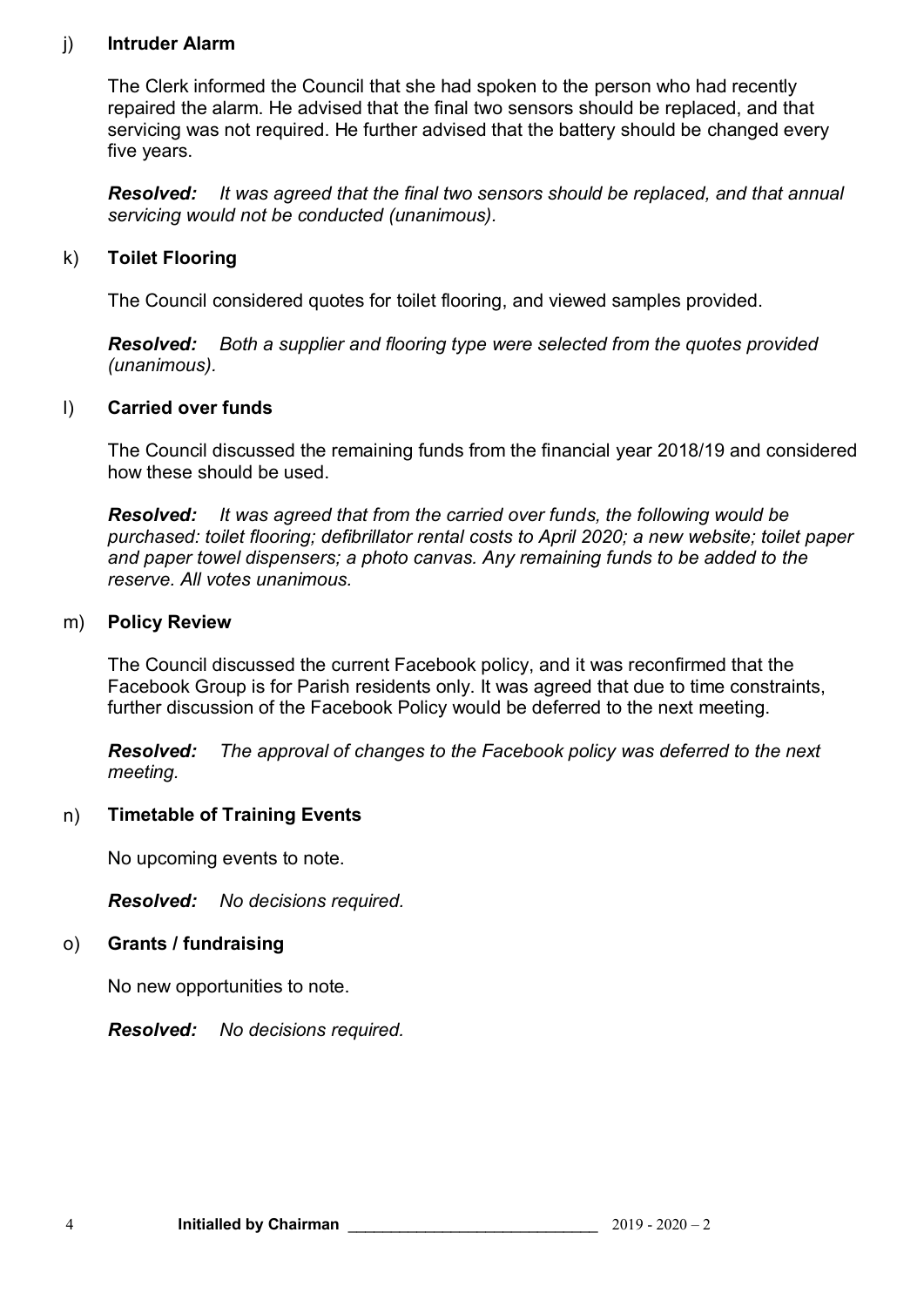#### p) **Planning Applications**

- None received.

*Resolved: No decisions required.*

#### q) **To consider any planning applications received after the agenda was published.**

| DM/19/01610/FPA | 1 Lime Cottages<br>Waldridge Road<br>Chester-le-Street<br>DH <sub>2</sub> 3RY | Ground floor Orangery Sun-Lounge &<br>shower room to side of property |
|-----------------|-------------------------------------------------------------------------------|-----------------------------------------------------------------------|
| DM/19/01741/FPA | 4 Long Dale<br>Chester-le-Street<br>DH <sub>2</sub> 2XQ                       | Sun lounge and study extension to rear and<br>side                    |

*Resolved: To recommend approval (unanimous).*

r)

# **Correspondence received**

- Email from Scope asking whether the Council would allow a clothes recycling bank to be placed in the Parish.
- Email from resident regarding parking in the village.
- Tree planting request from a resident.

*Resolved: It was agreed that a clothes bank should not be placed in the parish. It was*  agreed that the tree in question could be planted on the village green. The parking *request was discussed with the resident, along side other issues, and the resident agreed to liaise with the Chairman to see if a parking solution could be achieved.*

#### s)

**Correspondence received after agenda published** (to note only)

• None received.

t)

# **Clerks Report / Action Log**

The Clerk gave an update on all items on the Action Log not already covered during the meeting.

*Resolved: Update noted.*